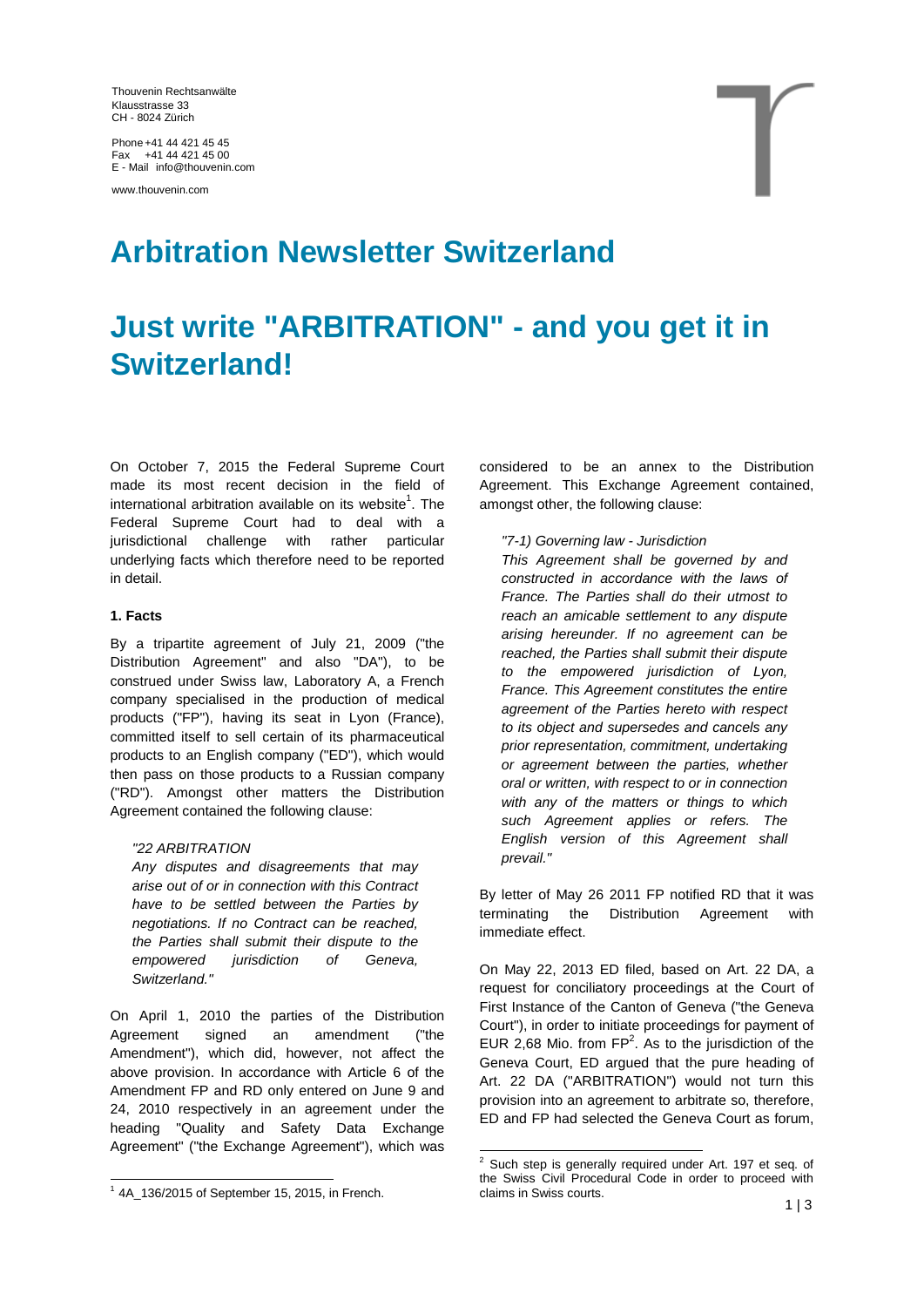

On May 23 2014 ED and RD jointly filed a notice of arbitration at CCIG, claiming again the EUR 2,68 Mio. already claimed at the Geneva Court and RD claiming EUR 0,69 Mio. As to the jurisdiction under the CCIG the two claimants stated that they would now accept the interpretation of Art. 22 DA, as presented by FP at the Geneva Court (see above).

In its answer to the request for arbitration, FP then denied the existence of any binding agreement to arbitrate. In its view, the Distribution Agreement and the Exchange Agreement had conflicting provisions as to jurisdiction and priority should be accorded to the younger agreement - the Exchange Agreement which declared the courts of Lyons to be competent. RD should, therefore, lodge its claim against FP there and the proceedings between ED and FP in the Geneva Court should be stayed meantime. In addition, FP argued that all relevant elements for a binding agreement to arbitrate, such as designation of the institution, number of arbitrators, duration of the arbitration etc., were missing in Art. 22 DA. Instead, this provision should be interpreted as a dual mechanism for an amicable settlement, first in free negotiations between the parties and, second, in negotiations under the auspices of the CCIG. ED had, in its view, by way of an "aveu judicaire"<sup>3</sup>, i.e. in accepting the jurisdiction of the Geneva Court in the conciliatory proceedings, therewith renounced arbitration.

On September 23, 2014 a sole arbitrator appointed by CCIG bifurcated the arbitration proceedings and after an exchange of a second round of briefs rendered his partial award and accepted jurisdiction. This partial award was then challenged by FP at the Federal Supreme Court.



#### **2. Considerations**

As always, the Federal Supreme Court started with some general remarks, in the present case by recalling that in challenges of jurisdiction pursuant to Art. 190(2)(b) PILA it reviews the legal issues freely. Nevertheless, it continues to be the duty of the challenging party to submit the pertinent arguments and the Federal Supreme Court is also bound to the facts as stated in the challenged award, except if those facts were established in a manifestly inaccurate way. It then concluded that the provision of Art. 22 DA satisfied the requirements, as established under Art. 178(1) PILA, as to the form of an agreement to arbitrate which must meet such requirements, either under the lex causae or under the law at the seat of the arbitration, both of which were Swiss law in the present case.

Agreements to arbitrate have to be interpreted as any other contractual instrument and such interpretation must establish that the parties had a clear and mutual will to exclude state courts from deciding disputes arising under the pertinent agreement. Agreements to arbitrate which are incomplete, unclear or even contradictory are considered to be pathological arbitration agreements. But as long as the minimal requirement for a valid agreement to arbitrate is fulfilled, namely to resolve disputes under exclusion of the state courts by an arbitral tribunal, such pathological arbitration agreements do not result in the invalidity of such agreement.

The sole arbitrator had, in his challenged partial award, been able to establish such mutual will of the parties to resolve their disputes by arbitration. That conclusion had been based both on an interpretation of the wording of Art. 22 DA and also on the procedural steps undertaken by the parties. Such conclusions were factual conclusions which are binding upon the Federal Supreme Court, irrespective of whether they are right or wrong. But, in the view of the Federal Supreme Court, those conclusions had been correct anyway since the title of the jurisdictional clause - "ARBITRATION" (written in capital and bold letters) - carried particular weight in such analysis. In the Federal Supreme Court's view, the general clause contained in the preamble of the DA according to which headings would have no effect on the

 $3$  procedural acceptance.